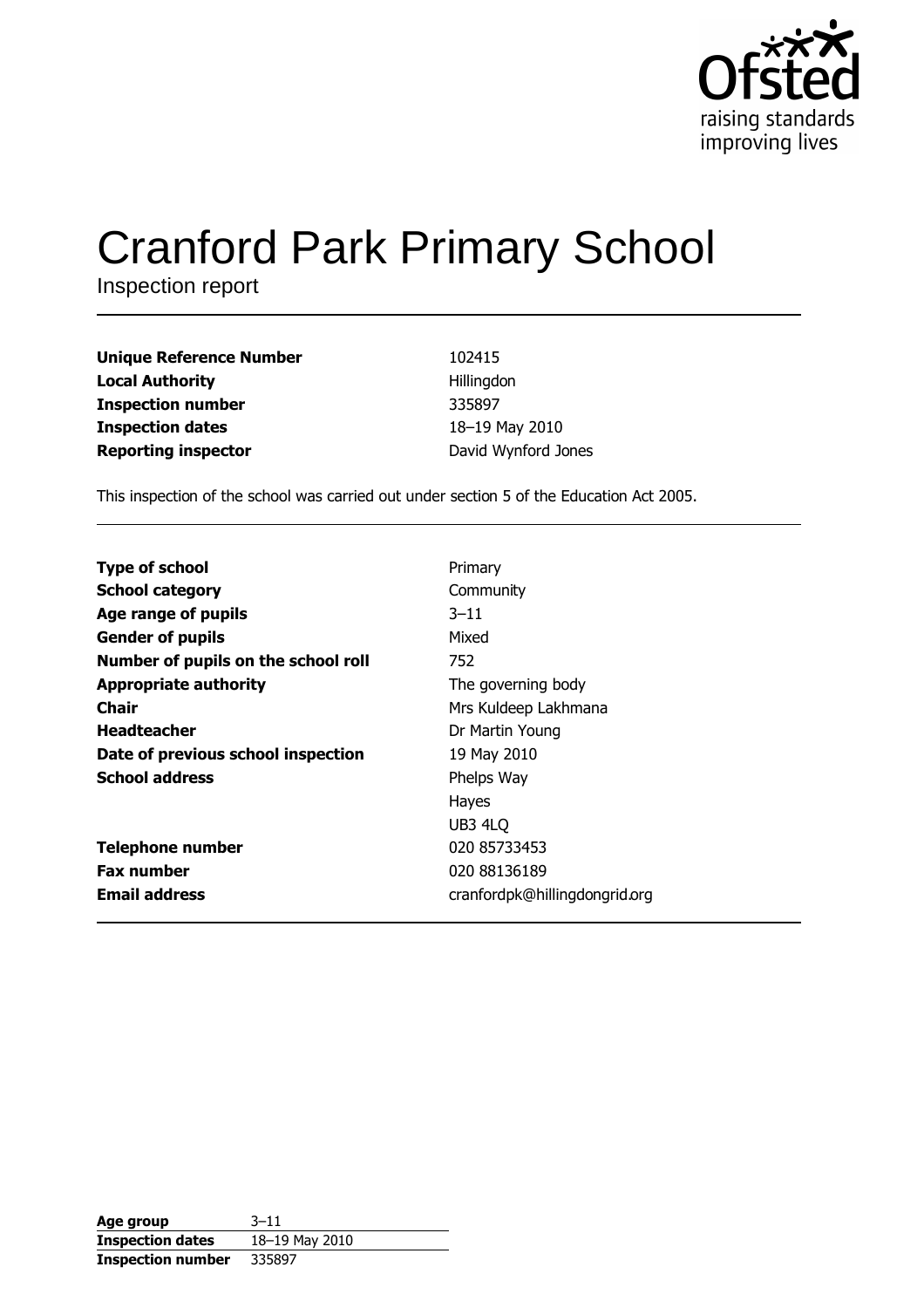The Office for Standards in Education, Children's Services and Skills (Ofsted) regulates and inspects to achieve excellence in the care of children and young people, and in education and skills for learners of all ages. It regulates and inspects childcare and children's social care, and inspects the Children and Family Court Advisory Support Service (Cafcass), schools, colleges, initial teacher training, work-based learning and skills training, adult and community learning, and education and training in prisons and other secure establishments. It rates council children's services, and inspects services for looked after children, safequarding and child protection.

Further copies of this report are obtainable from the school. Under the Education Act 2005, the school must provide a copy of this report free of charge to certain categories of people. A charge not exceeding the full cost of reproduction may be made for any other copies supplied.

If you would like a copy of this document in a different format, such as large print or Braille, please telephone 08456 404045, or email enquiries@ofsted.gov.uk.

You may copy all or parts of this document for non-commercial educational purposes, as long as you give details of the source and date of publication and do not alter the documentation in any way.

Royal Exchange Buildings St Ann's Square Manchester M2 7LA T: 08456 404045 Textphone: 0161 618 8524 E: enquiries@ofsted.gov.uk W: www.ofsted.gov.uk © Crown copyright 2010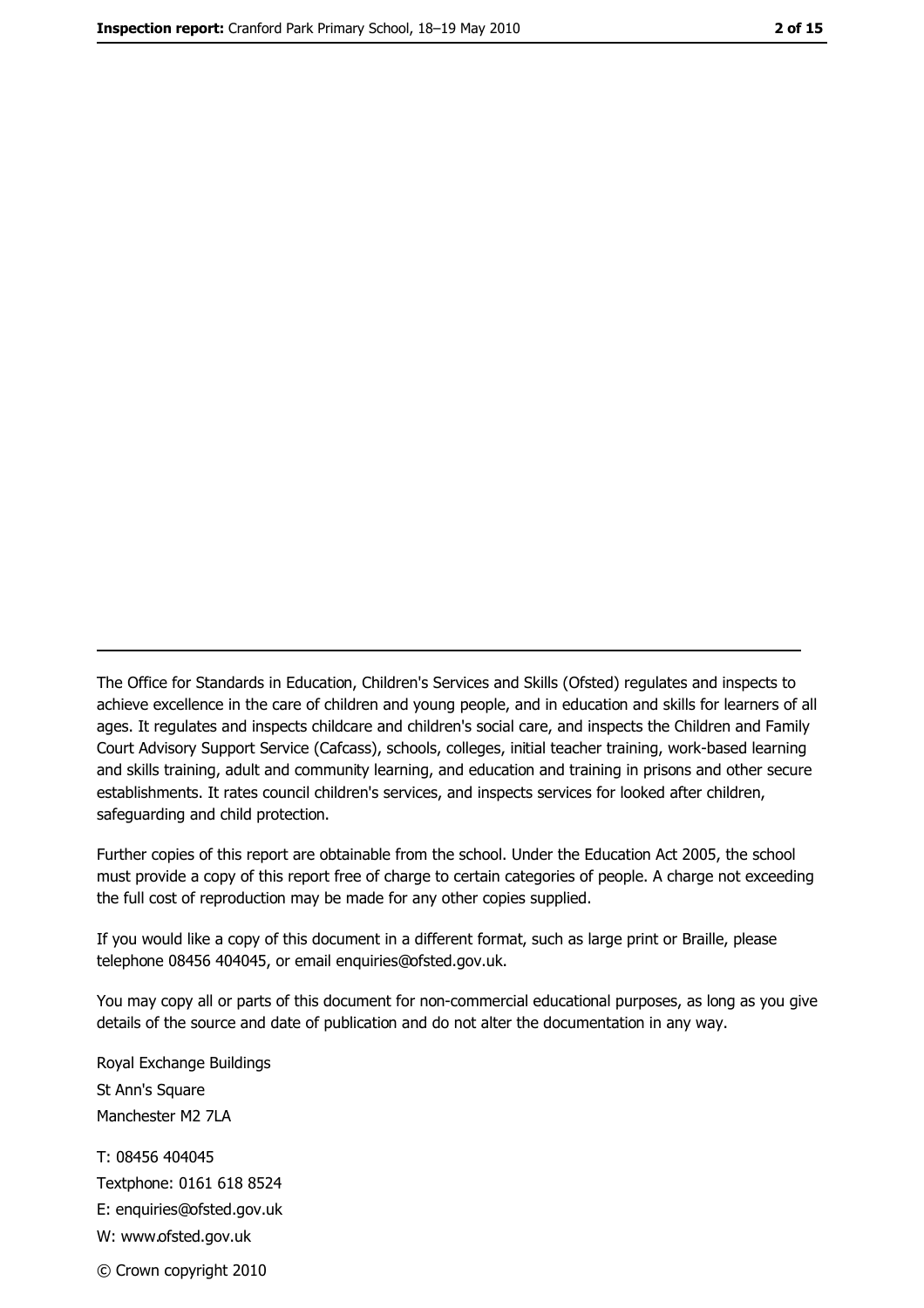# **Introduction**

This inspection was carried out by four additional inspectors. Inspectors visited three assemblies, twenty eight lessons and observed twenty six teachers. They held meetings with governors, staff and groups of pupils. They observed the school's work and scrutinised a wide range of documentation, including the data the school has collected on pupils' attainment and progress, procedures for keeping pupils safe and the school improvement plan. Inspectors analysed 170 questionnaires completed by parents and carers.

The inspection team reviewed many aspects of the school's work. It looked in detail at the following:

- the achievement of pupils who find learning difficult and those who are more able  $\blacksquare$
- pupils' understanding of cultures other than their ownthe use of the outdoor area to  $\blacksquare$ promote children's learning in the Early Years Foundation Stage.

# Information about the school

Cranford Park is considerably larger than the vast majority of primary schools. The percentage of pupils from a minority ethnic background is well above that found in the large majority of schools, as is the proportion of pupils who are at an early stage of learning English. There are approximately 43 nationalities and 39 home languages represented within the school. The main ethnic groups are of Asian or Asian British and Black African heritage. The proportion of pupils identified as having special educational needs and/or disabilities is above the national average. The majority of pupils with special educational needs have moderate learning or speech and language difficulties. More pupils join or leave the school at other than the usual starting and leaving times than that found in most schools. The proportion of pupils known to be eligible for free school meals is well above the national average.

The Early Years Foundation Stage consists of a Nursery and three Reception classes. The school holds, amongst other awards, Healthy School status and the Sports Activemark.□

In January 2010, Cranford Park federated with a nearby primary school under a single governing body. The headteacher is executive headteacher of both schools, with heads of school assuming day-to day-responsibility for the separate schools. The work and outcomes of the nearby school did not form part of this inspection.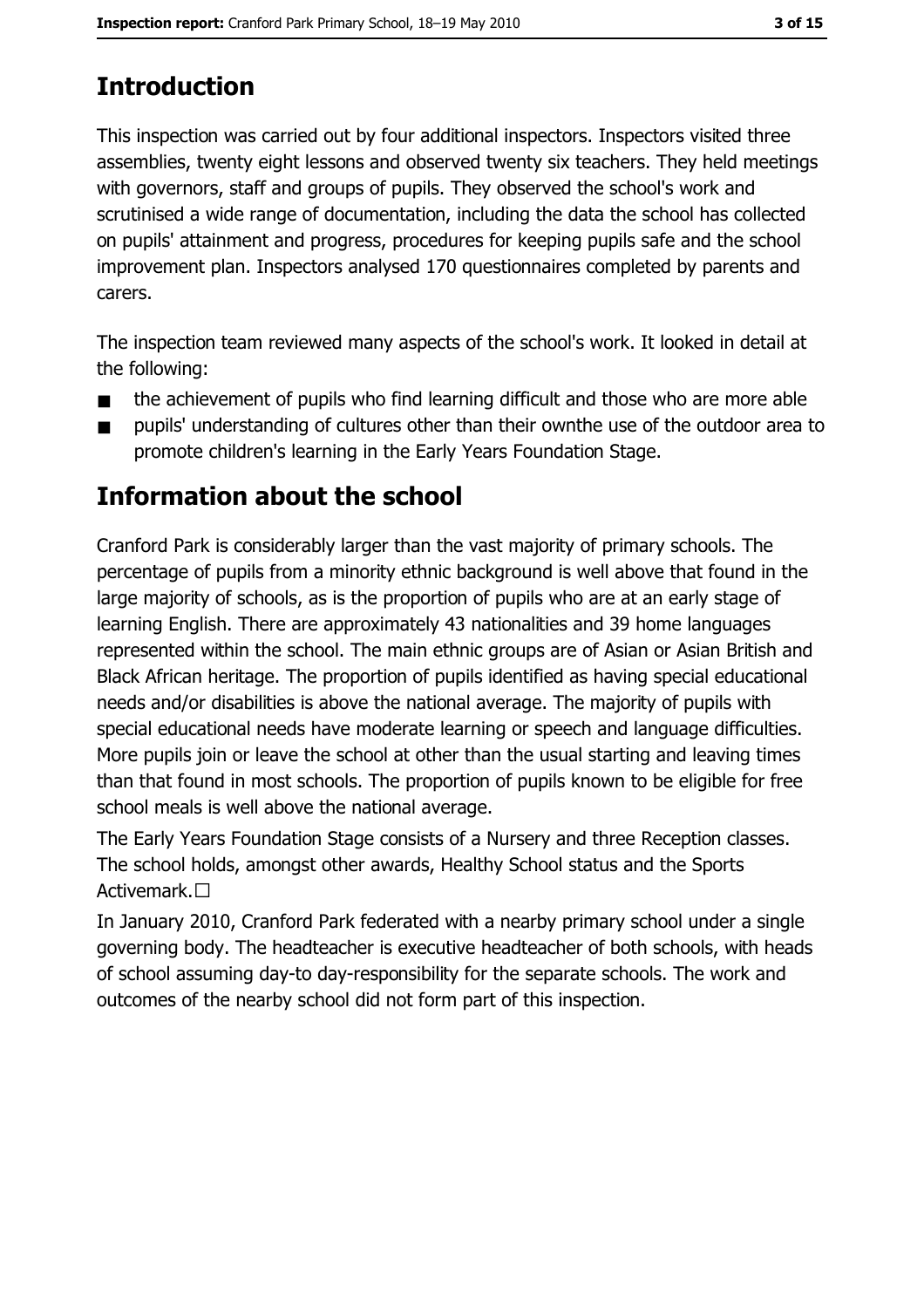# **Inspection judgements**

# Overall effectiveness: how good is the school?

## The school's capacity for sustained improvement

# **Main findings**

This is an outstanding school. Its success can be attributed to the excellent leadership of the executive headteacher, head of school and senior leaders. They are supported effectively by a committed staff, forward thinking governors and supportive parents. Staff successfully capture the interests of the pupils. Pupils are proud of their school and want to do well. As a result, their behaviour is exemplary. Pupils achieve well and have an excellent understanding of healthy living and staying safe. Their spiritual, moral, social and cultural development is outstanding.

Children enter the Nursery with skills and knowledge generally below those expected for their age. They get off to a good start and continue to make good progress in the Reception classes. Children's attainment by the end of Reception is broadly in line with that found nationally. Currently not all the children are able to transfer into the Reception classes because of the limitations on the number the school can admit. In September 2010 the school is planning to create an additional Reception class. This will enable the vast majority of the children to continue to be educated at Cranford Park. The school has rightly identified that, in addition to building alterations, improvements to the provision and use of the outdoor area for children in the Reception classes are needed to enhance all aspects of their learning. Pupils make good progress and achieve well as they move through the school. Their attainment in the Year 6 national tests in 2009 was above average in mathematics and science and exceptionally high in English. Pupils in the current Years 5 and 6 are on track to meet or exceed the school's challenging targets and to reach above average standards by the end of the year.

Pupils' good progress is underpinned by the outstanding curriculum, the excellent level of care provided for all groups of pupils, and good teaching. Within the profile of good teaching the large majority of lessons are taught well. Some are outstanding. In these lessons pupils of all abilities are fully involved. They work with sustained concentration and respond enthusiastically to questions which encourage deeper thinking and reflection. In contrast, where teaching is satisfactory, teachers do not make sufficient use of assessment information to challenge all groups of pupils. This is because some teachers have not received clear advice following lesson observations. The observations, particularly by some subject coordinators, have not focused sufficiently on evaluating the impact of teaching on learning. Consequently, they were not able to offer precise guidance on how to further improve teaching.

 $\Box$  The school's capacity for further improvement is excellent because the relationships within this multicultural school are exemplary. All staff work together very effectively to enhance provision for pupils and to promote community cohesion. The school's self-evaluation of its own performance is incisive, detailed and accurate. The strengths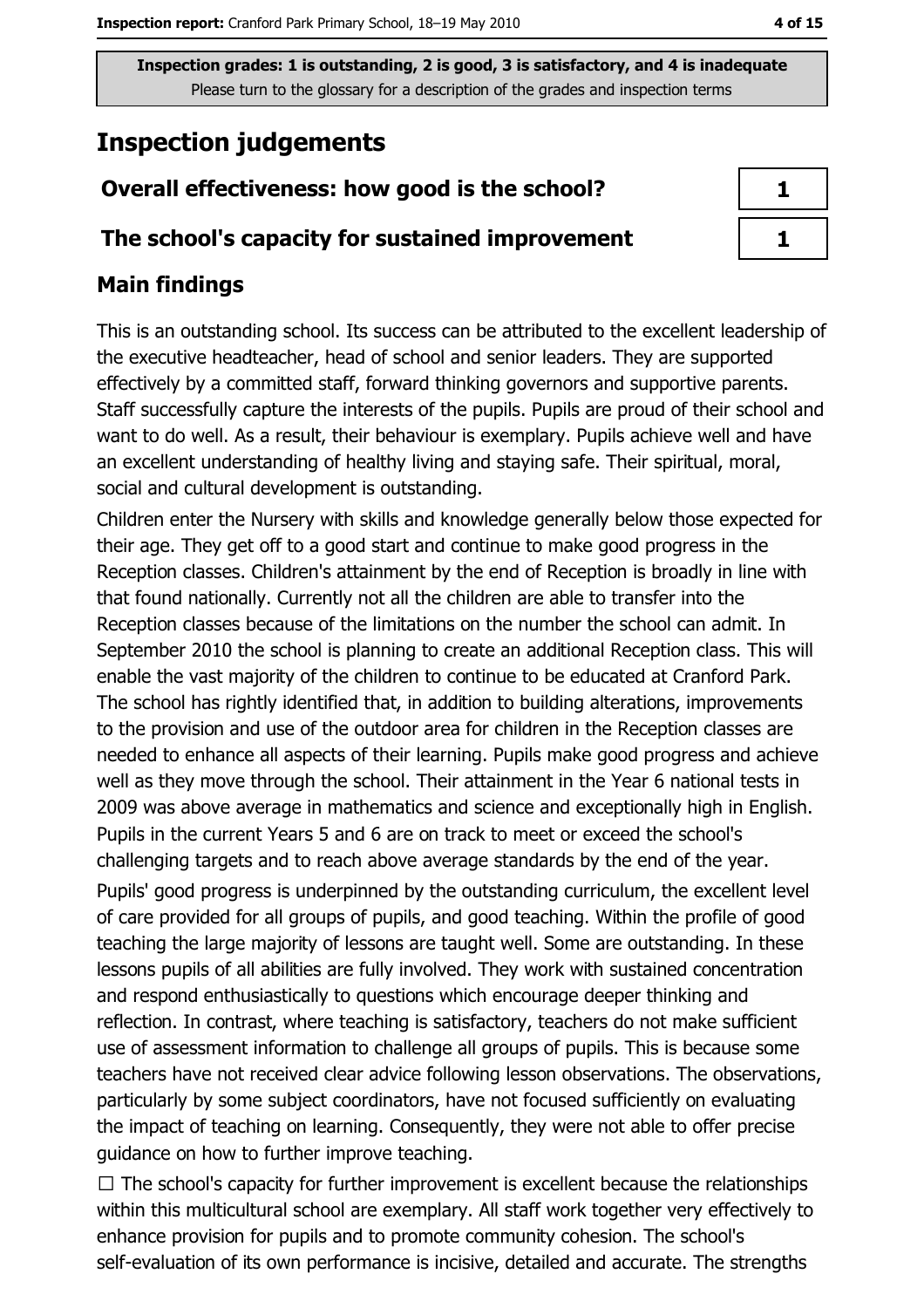and areas for development are clearly identified in the very comprehensive and detailed school development plan. Expectations are high. Governors set demanding targets for improvement. Partnerships with others are outstanding. There is an outward-looking culture. This includes contribution to national and local conferences, supporting others, for example through the federation with another school, and embracing new ideas.

## What does the school need to do to improve further?

- Enhance outdoor provision for the Reception classes and provide more  $\blacksquare$ opportunities for the children to use the outdoor area to support their learning.
- Raise the quality of teaching from good to outstanding by:  $\blacksquare$ 
	- ensuring all teachers make effective use of assessment information and opportunities to accelerate pupils' progress
	- making certain that all lesson observations are evaluative, focus on the impact of teaching on learning and offer staff clear guidance for improvement.

### **Outcomes for individuals and groups of pupils**

Pupils are very polite and enjoy school. They interact well with each other and are keen to take responsibility. They want to help each other and to see their school do well. They are developing an excellent understanding of other faiths, customs and values. They reflect on, and talk knowledgeably about, different beliefs. They eagerly join in with celebrations from different cultures. The Bollywood dancers are an excellent example of how pupils from different backgrounds celebrate culture through dance, act as ambassadors for the school by performing at local schools and events, and by promoting community cohesion. Pupils' exemplary behaviour contributes significantly to their learning. Incidents of inappropriate or racist behaviour are rare. Their outstanding awareness of healthy eating and eagerness to take part in sporting activities have contributed to the school being awarded Healthy School and Sports Activemark awards. The large majority of pupils attend regularly, but a few do not attend as frequently as they should. This is despite the extensive efforts of the school and the robust procedures that are in place. Too many pupils continue to take extended holidays in term time. As a result, the school has to provide additional support to ensure these pupils make progress similar to their peers. While pupils' attendance is satisfactory, their preparation for the next stage in their lives is good. This is because transfer arrangements to secondary schools are firmly embedded. Pupils have a positive attitude to learning and their attainment in the core subjects and in information and communication technology is above average.  $\Box$ 

In lessons pupils are attentive. They work with sustained concentration and are keen to do well. In a Year 6 mathematics lesson, pupils explored numbers and posed challenges for their partner. The task successfully extended their thinking and their understanding of terminology. Scrutiny of pupils' exercise books confirms that the vast majority are making good progress in English and in mathematics. Pupils are developing a good

 $\mathbf{1}$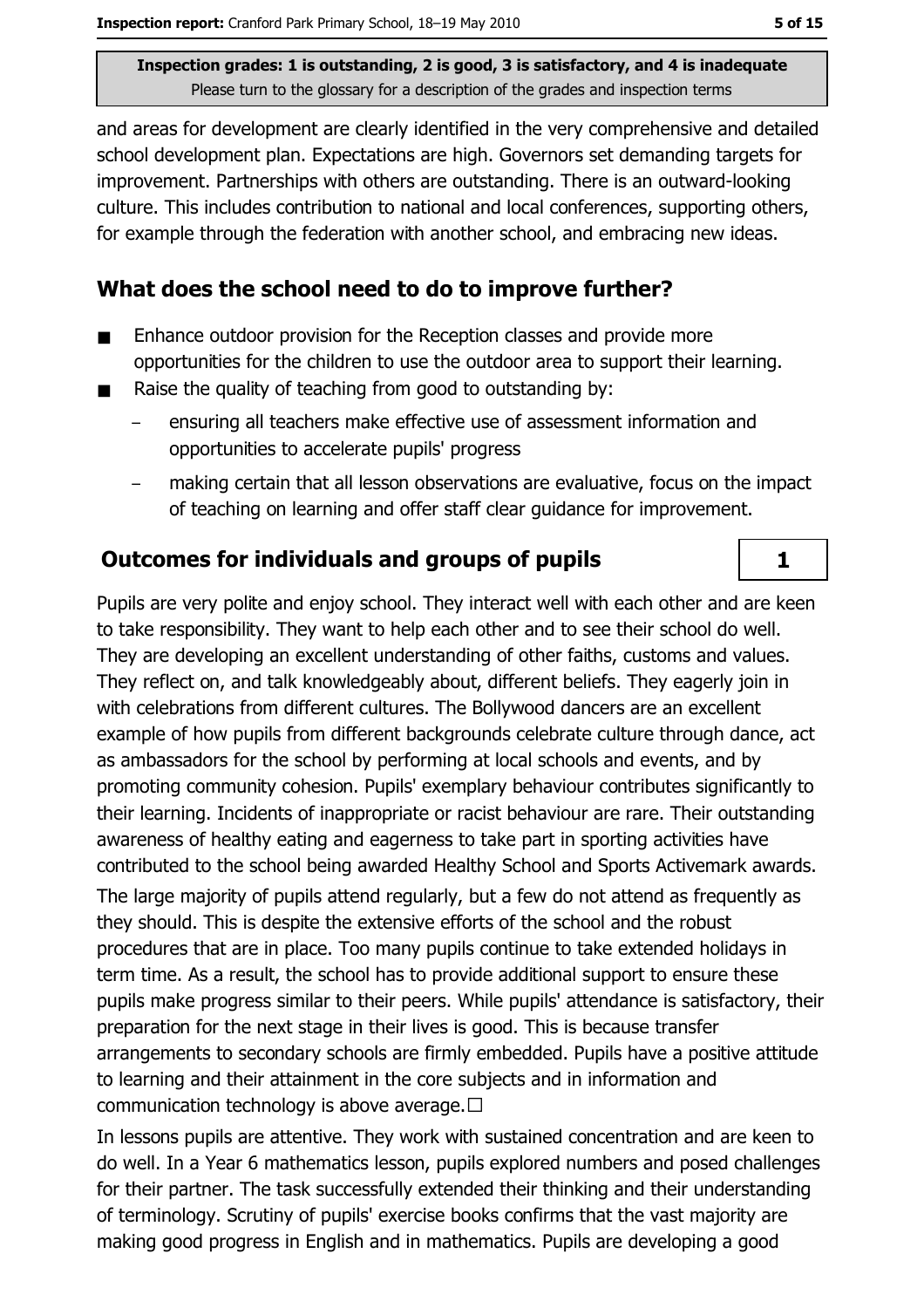understanding of the technicalities in writing. However, their work tends to be limited by the restricted use of vocabulary and their understanding of subject-specific terminology. The school is aware of this and staff clearly identify the vocabulary to be promoted during lessons.  $\Box$ 

 $\Box$  There is no significant difference in the performance of boys and girls or between the different ethnic groups. The more-able pupils are challenged appropriately. Pupils with special educational needs and/or disabilities and those at an early stage of learning English make good progress because of the individual support provided.

These are the grades for pupils' outcomes

| Pupils' achievement and the extent to which they enjoy their learning<br>Taking into account:                             | $\overline{\mathbf{2}}$ |
|---------------------------------------------------------------------------------------------------------------------------|-------------------------|
| Pupils' attainment <sup>1</sup>                                                                                           | $\overline{2}$          |
| The quality of pupils' learning and their progress                                                                        | $\overline{2}$          |
| The quality of learning for pupils with special educational needs and/or<br>disabilities and their progress               | 2                       |
| The extent to which pupils feel safe                                                                                      | 1                       |
| <b>Pupils' behaviour</b>                                                                                                  | 1                       |
| The extent to which pupils adopt healthy lifestyles                                                                       | 1                       |
| The extent to which pupils contribute to the school and wider community                                                   | 2                       |
| The extent to which pupils develop workplace and other skills that will<br>contribute to their future economic well-being | $\overline{\mathbf{2}}$ |
| Taking into account:<br>Pupils' attendance <sup>1</sup>                                                                   | 3                       |
| The extent of pupils' spiritual, moral, social and cultural development                                                   | 1                       |

# How effective is the provision?

The exemplary level of care, guidance and support enables all pupils to be fully involved in the school. The support for the most vulnerable pupils is particularly effective. Excellent and well-established links and partnerships with outside agencies and the strong links with parents are contributing to accelerating the rate of pupils' progress. Systems to ensure the safety and well-being of the pupils are firmly embedded in school routines. Relationships between staff and pupils are excellent. Pupils are confident that

The grades for attainment and attendance are: 1 is high; 2 is above average; 3 is broadly average; and 4 is low.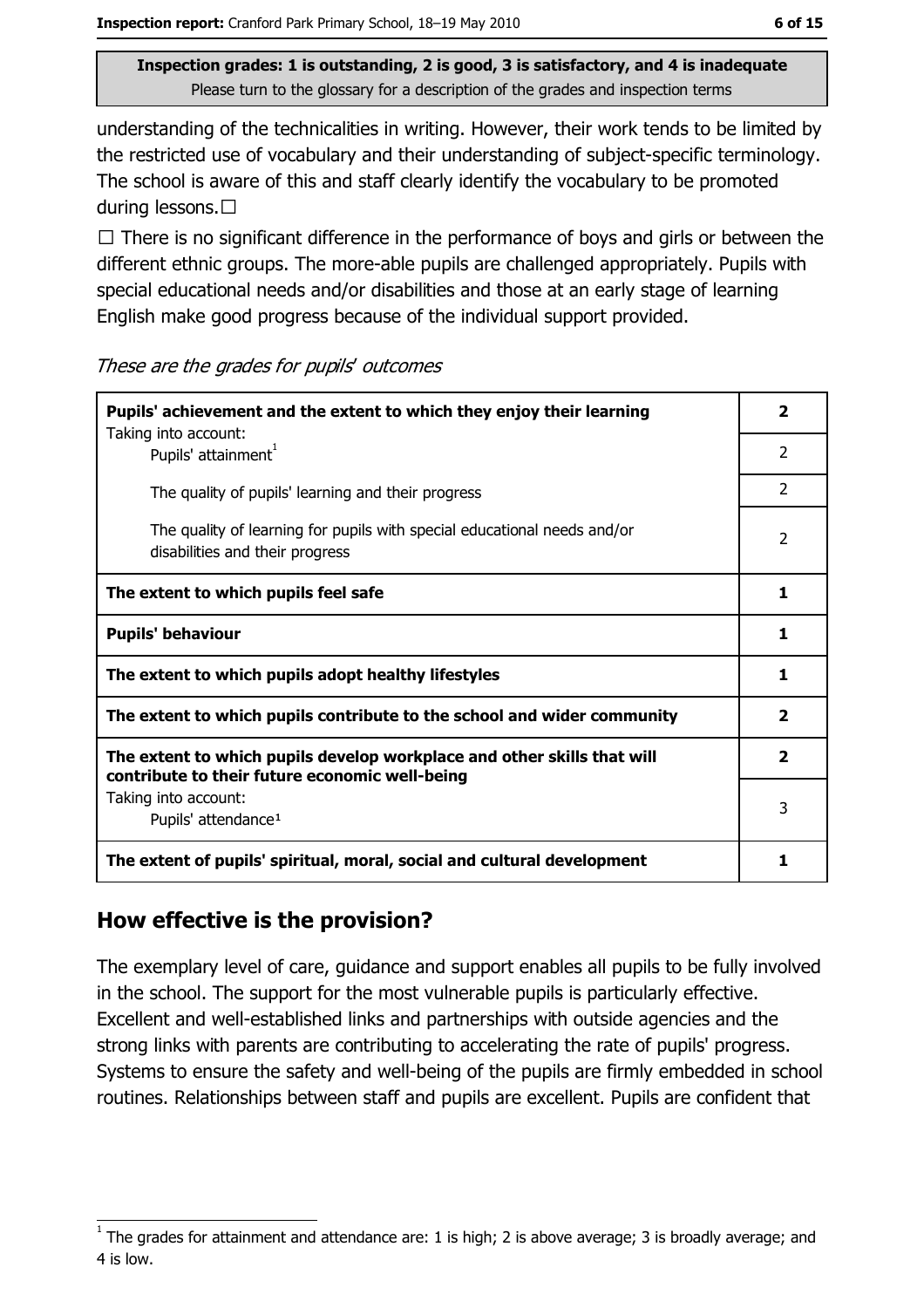any concerns will be listened to and acted on.

In the large majority of lessons, teaching ensures that the pace of learning is brisk. Lesson content is presented in a way that captures the interests of the pupils. Lessons are interactive. Teachers make the purpose of the lesson clear and use questioning strategies well to support learning. Teaching assistants work effectively alongside the class teacher and provide good support to pupils who find learning difficult or those who are in the early stages of learning English. Pupils know their literacy and numeracy targets. The large majority understand what they have to do next to improve. They are increasingly being asked to evaluate their own learning and their peers' work. However, there remains some inconsistency between classes in this.

 $\Box$  Pupils enjoy the theme or topic approach to the curriculum. The themes have been thought through well to ensure coverage of National Curriculum requirements and to meet the needs of the pupils. There is a strong focus on promoting links between subjects and in consolidating and extending pupils' skills in writing, mathematics and information and communication technology skills. The Year 5 assembly presentation on the life of Henry VIII was a good example of this. It successfully drew together pupils' work in history, art, drama, music and English. Teachers in the different year groups plan together effectively and ensure that pupils in parallel classes have equality of opportunity of access to the curriculum. High-quality displays reflect the stimulating curriculum and the emphasis placed on celebrating pupils' work. The skills and expertise of specialist teachers, for example in supporting pupils at an early stage of learning English and in French and sport, make a significant contribution to the curriculum. Very effective use is made of visits and of visitors to the school to promote learning. Pupils are keen to take part in the extensive range of extra-curricular activities which contribute significantly to their personal development.

| The quality of teaching                                                                                    |  |
|------------------------------------------------------------------------------------------------------------|--|
| Taking into account:<br>The use of assessment to support learning                                          |  |
| The extent to which the curriculum meets pupils' needs, including, where<br>relevant, through partnerships |  |
| The effectiveness of care, guidance and support                                                            |  |

These are the grades for the quality of provision

#### How effective are leadership and management?

The executive headteacher provides determined and focused leadership. He works very effectively with the head of school. The executive headteacher is enthusiastic about capitalising on the benefits of the links with the federated school. He is keen to further enhance the skills of senior and middle leaders in communicating high expectations and in challenging staff to accelerate pupils' progress. Governors take their roles and responsibilities seriously. They are keen to embrace new initiatives and are working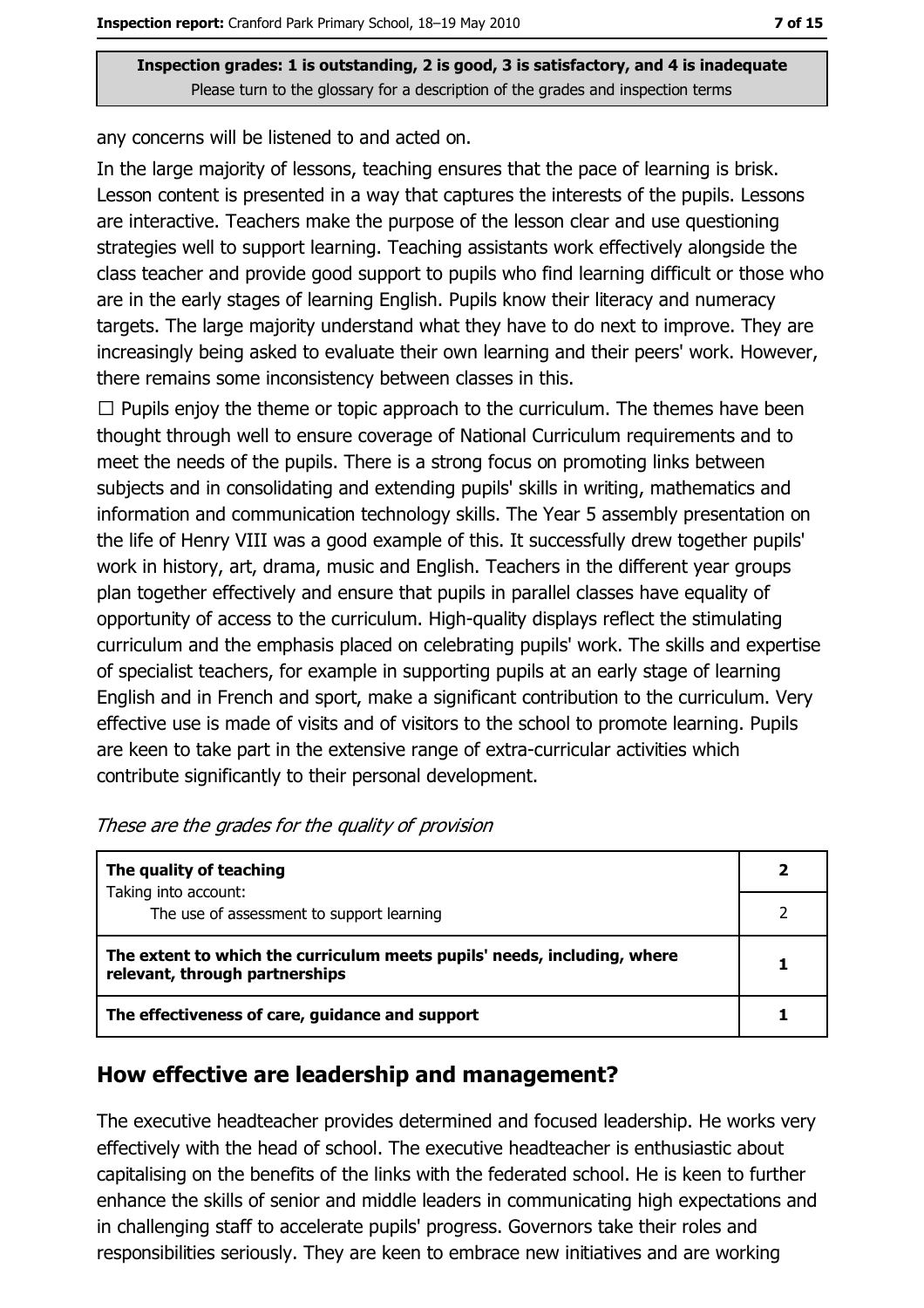effectively with the school to prepare for an additional Reception class and the subsequent extra classes as the children move up the school. They carefully thought through the implications of the federation and asked many searching questions before giving the venture their support. They are not distracted from their responsibilities at Cranford Park as they work with the federated school; they continue to monitor the work of Cranford Park closely. They ensure that the school's safeguarding and child protection procedures are thorough and implemented consistently.

 $\Box$  Staff and governors promote equality of opportunity very effectively. They welcome pupils to the school from all over the world. They ensure that all are included, so that there is no discrimination. Careful monitoring of pupils' performance ensures senior staff quickly identify any groups where there are slight variations in performance and effective measures are put into place to close the gap. The school's contribution to promoting community cohesion is excellent. The governors, executive headteacher, senior leaders and staff know the school community very well and have done much to involve them as a member of the school's family. Links with other schools in the United Kingdom and in other countries are established and are used well to promote learning. The executive headteacher's expertise and the school's contribution to promoting community cohesion were acknowledged when he spoke recently at a national conference on  $\Box$  leading and managing diversity'.

|  |  | These are the grades for leadership and management |
|--|--|----------------------------------------------------|
|  |  |                                                    |

| The effectiveness of leadership and management in embedding ambition and<br>driving improvement                                                                     |                         |
|---------------------------------------------------------------------------------------------------------------------------------------------------------------------|-------------------------|
| Taking into account:<br>The leadership and management of teaching and learning                                                                                      | 2                       |
| The effectiveness of the governing body in challenging and supporting the<br>school so that weaknesses are tackled decisively and statutory responsibilities<br>met | 2                       |
| The effectiveness of the school's engagement with parents and carers                                                                                                | $\overline{\mathbf{2}}$ |
| The effectiveness of partnerships in promoting learning and well-being                                                                                              |                         |
| The effectiveness with which the school promotes equality of opportunity and<br>tackles discrimination                                                              |                         |
| The effectiveness of safeguarding procedures                                                                                                                        | $\overline{\mathbf{2}}$ |
| The effectiveness with which the school promotes community cohesion                                                                                                 |                         |
| The effectiveness with which the school deploys resources to achieve<br>value for money                                                                             |                         |

# **Early Years Foundation Stage**

Good relationships and effective induction procedures ensure children settle quickly into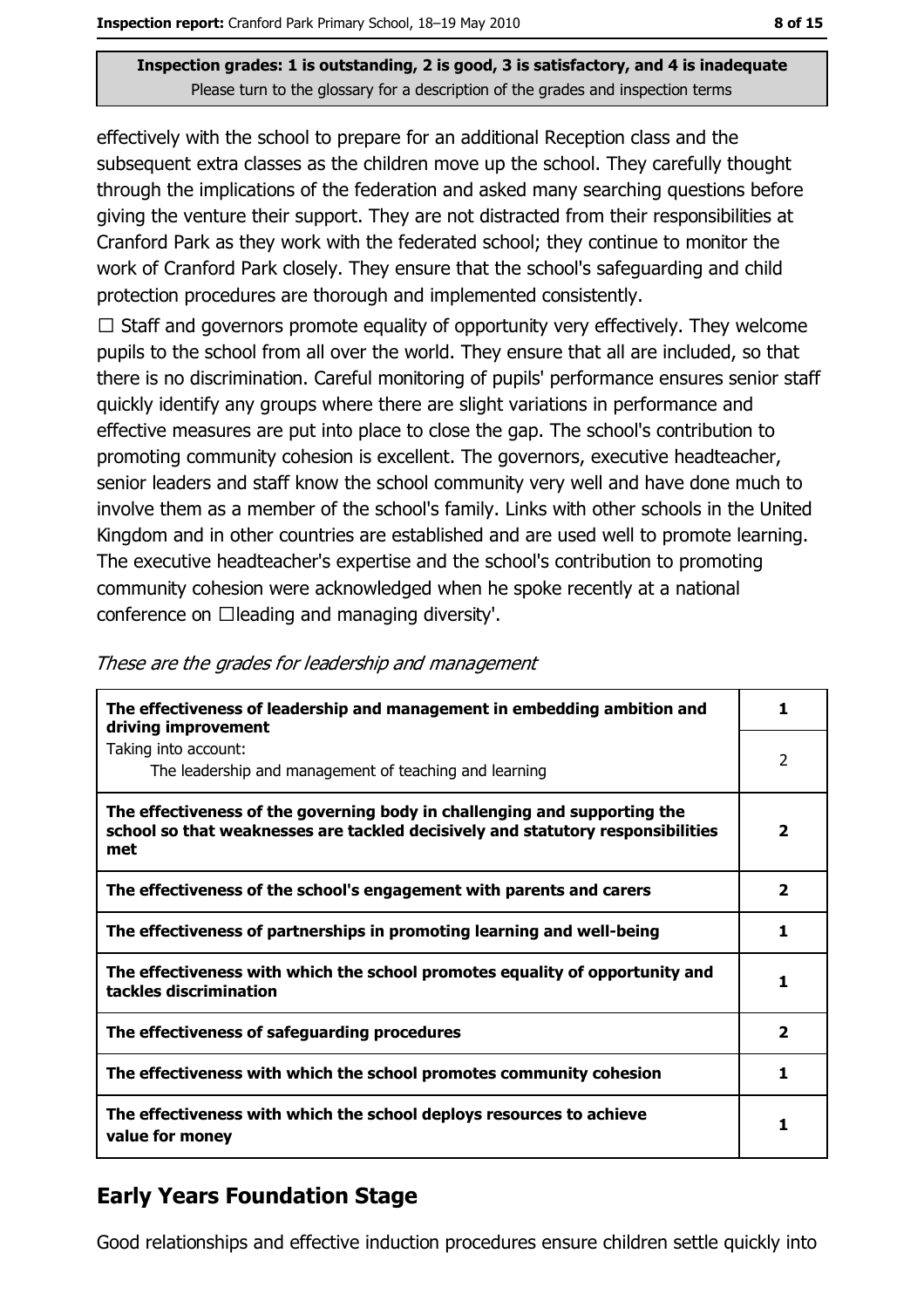the Nursery. They quickly grow in confidence and enjoy learning as they explore and learn in a safe, well-equipped classroom and outdoor area. Children in the Nursery and Reception classes engage with staff and visitors and are keen to talk about their work and play. The Reception classrooms are small and although there are opportunities for the children to work outside, this is not as well developed as provision in the Nursery. Nevertheless, all classrooms are organised and vibrant. Children's work is celebrated and displayed effectively. There is a strong focus on promoting the children's skills in communication, language and literacy and problem solving, reasoning and number. Across the Early Years Foundation Stage, staff work together effectively and use their good understanding of how young children learn to plan a good range of stimulating activities that maintain their interests. There is a good balance between adult-led activities and those chosen by the children.

 $\Box$  The Early Years Foundation Stage coordinators have a good understanding of the strengths and areas for development. They coordinate the team well, providing clear guidance and offering constructive suggestions to enhance the children's learning. Systems for assessing and recording children's attainment are firmly established, but the information has not been analysed sufficiently robustly at a strategic level to compare the children's attainment against national expectations, to evaluate the curriculum, and to identify precise areas for development.

| <b>Overall effectiveness of the Early Years Foundation Stage</b>                             | 2              |
|----------------------------------------------------------------------------------------------|----------------|
| Taking into account:                                                                         |                |
| Outcomes for children in the Early Years Foundation Stage                                    |                |
| The quality of provision in the Early Years Foundation Stage                                 |                |
| The effectiveness of leadership and management of the Early Years<br><b>Foundation Stage</b> | $\overline{2}$ |

These are the grades for the Early Years Foundation Stage

# **Views of parents and carers**

Almost all of the responses from parents and carers were entirely supportive of the school's work. Very few parents disagreed with any statement. Parents' positive views are confirmed by inspection evidence. A particularly high percentage of parents and carers stated that they were happy with their child's experiences at this school, that their children enjoy school, and are kept safe.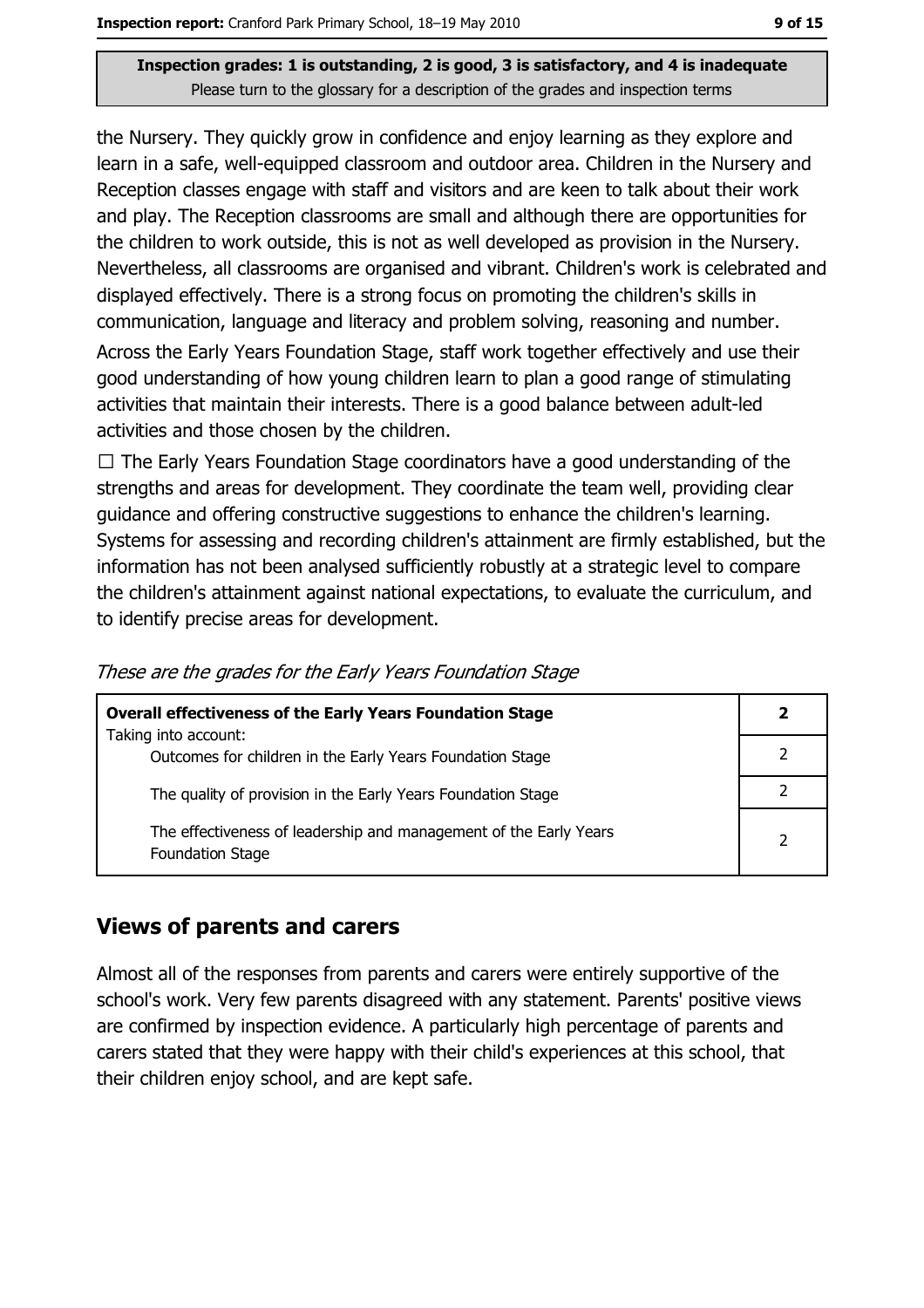#### Responses from parents and carers to Ofsted's questionnaire

The inspection team received 170 completed questionnaires by the end of the on-site inspection. In total, there are 752 pupils registered at the school.

Ofsted invited all the registered parents and carers of pupils registered at Cranford Park Primary to complete a questionnaire about their views of the school.

In the questionnaire, parents and carers were asked to record how strongly they agreed with 13 statements about the school.

| <b>Statements</b>                                                                                                                                                                                                                                       | <b>Strongly</b><br><b>Agree</b> |               | <b>Disagree</b><br><b>Agree</b> |               | <b>Strongly</b><br>disagree |                |              |               |  |
|---------------------------------------------------------------------------------------------------------------------------------------------------------------------------------------------------------------------------------------------------------|---------------------------------|---------------|---------------------------------|---------------|-----------------------------|----------------|--------------|---------------|--|
|                                                                                                                                                                                                                                                         | <b>Total</b>                    | $\frac{1}{2}$ | <b>Total</b>                    | $\frac{0}{0}$ | <b>Total</b>                | $\frac{0}{0}$  | <b>Total</b> | $\frac{1}{2}$ |  |
| My child enjoys school                                                                                                                                                                                                                                  | 414                             | 83            | 28                              | 16            | $\mathbf 0$                 | 0              | 0            | 0             |  |
| The school keeps my child<br>safe                                                                                                                                                                                                                       | 135                             | 79            | 33                              | 19            | 1                           | $\mathbf{1}$   | 0            | 0             |  |
| The school informs me<br>about my child's progress                                                                                                                                                                                                      | 115                             | 68            | 51                              | 30            | 3                           | $\overline{2}$ | 1            | $\mathbf{1}$  |  |
| My child is making enough<br>progress at this school                                                                                                                                                                                                    | 108                             | 64            | 58                              | 43            | $\mathbf{1}$                | 1              | 0            | 0             |  |
| The teaching is good at this<br>school                                                                                                                                                                                                                  | 124                             | 73            | 44                              | 26            | 0                           | 0              | 0            | 0             |  |
| The school helps me to<br>support my child's learning                                                                                                                                                                                                   | 111                             | 65            | 54                              | 32            | 3                           | $\overline{2}$ | 0            | $\mathbf 0$   |  |
| The school helps my child to<br>have a healthy lifestyle                                                                                                                                                                                                | 91                              | 54            | 72                              | 42            | 5                           | 3              | 0            | $\mathbf 0$   |  |
| The school makes sure that<br>my child is well prepared for<br>the future (for example<br>changing year group,<br>changing school, and for<br>children who are finishing<br>school, entering further or<br>higher education, or<br>entering employment) | 84                              | 49            | 77                              | 45            | $\mathbf 0$                 | 0              | $\mathbf 0$  | $\bf{0}$      |  |
| The school meets my child's<br>particular needs                                                                                                                                                                                                         | 92                              | 45            | 70                              | 41            | $\mathbf 0$                 | 0              | $\Omega$     | $\bf{0}$      |  |
| The school deals effectively<br>with unacceptable behaviour                                                                                                                                                                                             | 100                             | 59            | 68                              | 40            | $\mathbf{1}$                | $\mathbf{1}$   | $\mathbf 0$  | $\mathbf 0$   |  |
| The school takes account of<br>my suggestions and<br>concerns                                                                                                                                                                                           | 83                              | 49            | 79                              | 46            | $\overline{2}$              | $\mathbf 1$    | 0            | $\bf{0}$      |  |
| The school is led and<br>managed effectively                                                                                                                                                                                                            | 110                             | 65            | 58                              | 34            | $\mathbf 0$                 | $\mathbf 0$    | $\mathbf 0$  | $\mathbf 0$   |  |
| Overall, I am happy with my<br>child's experience at this<br>school                                                                                                                                                                                     | 128                             | 75            | 41                              | 24            | $\pmb{0}$                   | 0              | 0            | $\mathbf 0$   |  |

The table above summarises the responses that parents and carers made to each statement. The percentages indicate the proportion of parents and carers giving that response out of the total number of completed questionnaires. Where one or more parents and carers chose not to answer a particular question, the percentages will not add up to 100%.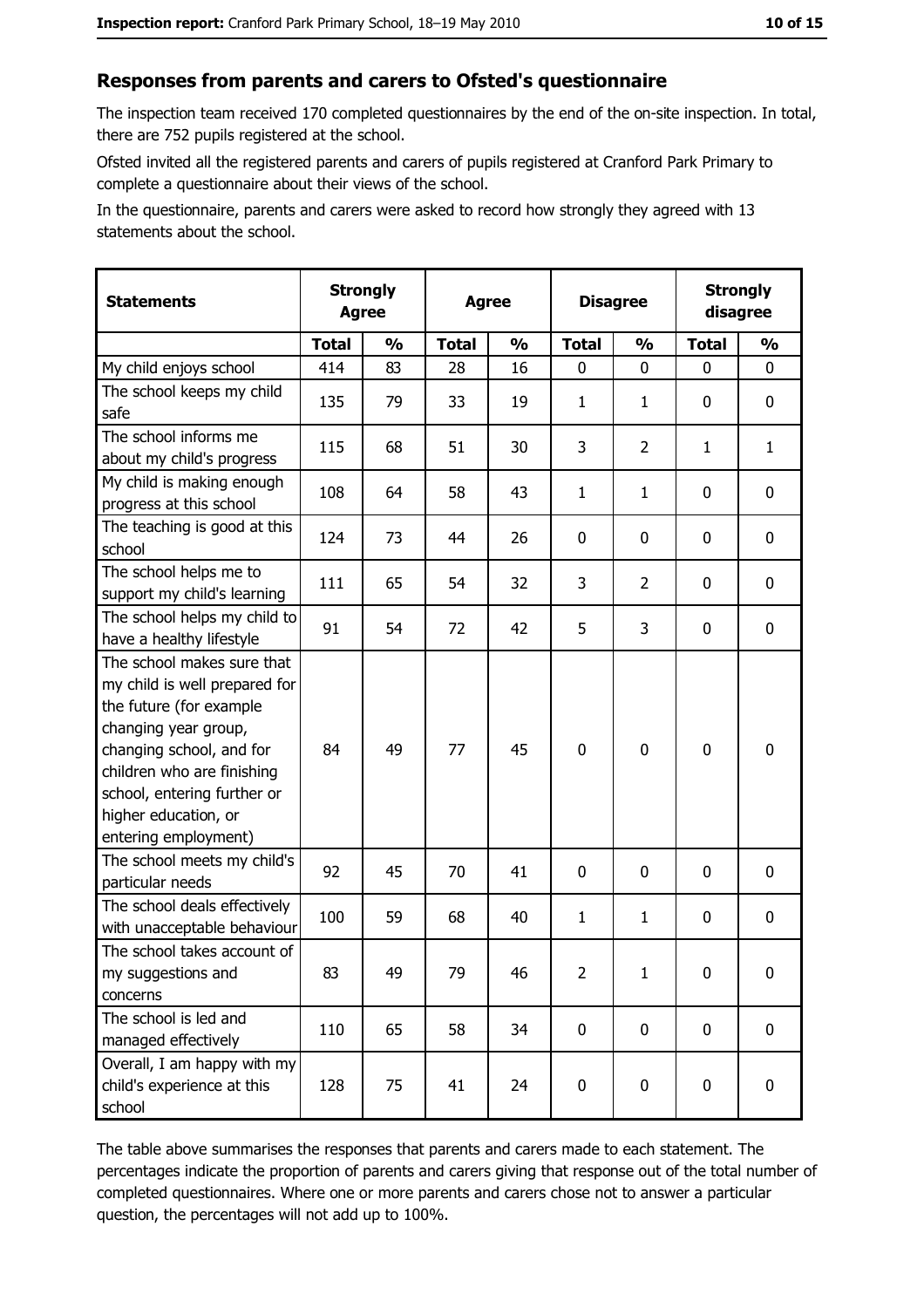# Glossary

| Grade   | <b>Judgement</b> | <b>Description</b>                                                                                                                                                                                                               |
|---------|------------------|----------------------------------------------------------------------------------------------------------------------------------------------------------------------------------------------------------------------------------|
| Grade 1 | Outstanding      | These features are highly effective. An oustanding<br>school provides exceptionally well for its pupils' needs.                                                                                                                  |
| Grade 2 | Good             | These are very positive features of a school. A school<br>that is good is serving its pupils well.                                                                                                                               |
| Grade 3 | Satisfactory     | These features are of reasonable quality. A satisfactory<br>school is providing adequately for its pupils.                                                                                                                       |
| Grade 4 | Inadequate       | These features are not of an acceptable standard. An<br>inadequate school needs to make significant<br>improvement in order to meet the needs of its pupils.<br>Ofsted inspectors will make further visits until it<br>improves. |

# What inspection judgements mean

## **Overall effectiveness of schools**

|                       | Overall effectiveness judgement (percentage of<br>schools) |      |                     |                   |  |
|-----------------------|------------------------------------------------------------|------|---------------------|-------------------|--|
| <b>Type of school</b> | <b>Outstanding</b>                                         | Good | <b>Satisfactory</b> | <b>Inadequate</b> |  |
| Nursery schools       | 51                                                         | 45   | 0                   | 4                 |  |
| Primary schools       | 6                                                          | 41   | 42                  | 10                |  |
| Secondary schools     | 8                                                          | 34   | 44                  | 14                |  |
| Sixth forms           | 10                                                         | 37   | 50                  | 3                 |  |
| Special schools       | 32                                                         | 38   | 25                  | 5                 |  |
| Pupil referral units  | 12                                                         | 43   | 31                  | 14                |  |
| All schools           | 9                                                          | 40   | 40                  | 10                |  |

New school inspection arrangements were introduced on 1 September 2009. This means that inspectors now make some additional judgements that were not made previously.

The data in the table above is for the period 1 September to 31 December 2009 and is the most recently published data available (see www.ofsted.gov.uk). Please note that the sample of schools inspected during the autumn term 2009 was not representative of all schools nationally, as weaker schools are inspected more frequently than good or outstanding schools.

Percentages are rounded and do not always add exactly to 100. Secondary school figures include those that have sixth forms, and sixth form figures include only the data specifically for sixth form inspection judgements.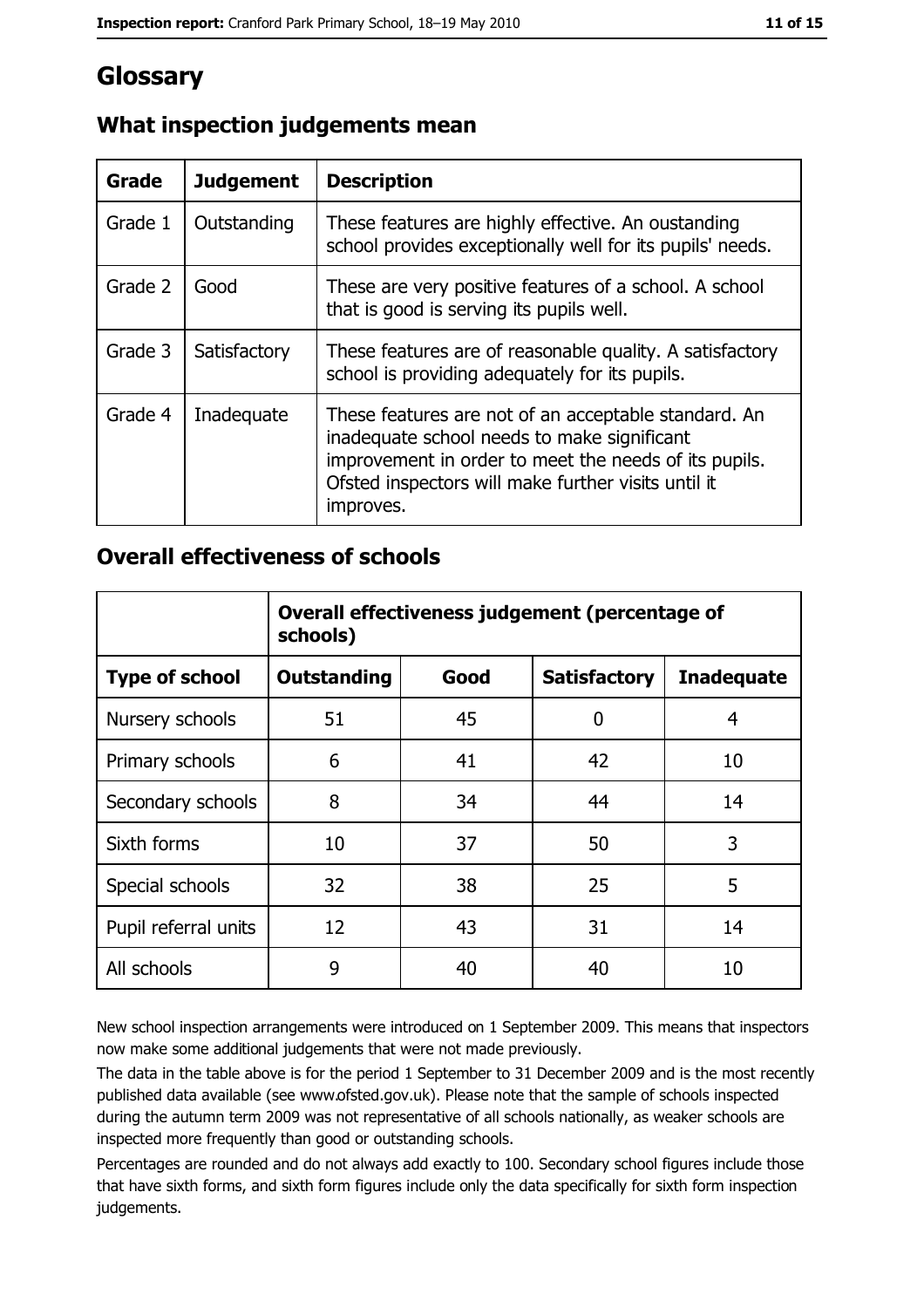# **Common terminology used by inspectors**

| Achievement:                  | the progress and success of a pupil in<br>their learning, development or training.                                                                                                                                                                                                                           |
|-------------------------------|--------------------------------------------------------------------------------------------------------------------------------------------------------------------------------------------------------------------------------------------------------------------------------------------------------------|
| Attainment:                   | the standard of the pupils' work shown by<br>test and examination results and in<br>lessons.                                                                                                                                                                                                                 |
| Capacity to improve:          | the proven ability of the school to<br>continue improving. Inspectors base this<br>judgement on what the school has<br>accomplished so far and on the quality of<br>its systems to maintain improvement.                                                                                                     |
| Leadership and management:    | the contribution of all the staff with<br>responsibilities, not just the headteacher,<br>to identifying priorities, directing and<br>motivating staff and running the school.                                                                                                                                |
| Learning:                     | how well pupils acquire knowledge,<br>develop their understanding, learn and<br>practise skills and are developing their<br>competence as learners.                                                                                                                                                          |
| <b>Overall effectiveness:</b> | inspectors form a judgement on a school's<br>overall effectiveness based on the findings<br>from their inspection of the school. The<br>following judgements, in particular,<br>influence what the overall effectiveness<br>judgement will be.                                                               |
|                               | The school's capacity for sustained<br>improvement.<br>Outcomes for individuals and groups<br>of pupils.<br>The quality of teaching.<br>The extent to which the curriculum<br>meets pupil's needs, including where<br>relevant, through partnerships.<br>The effectiveness of care, guidance<br>and support. |
| Progress:                     | the rate at which pupils are learning in<br>lessons and over longer periods of time. It<br>is often measured by comparing the<br>pupils' attainment at the end of a key<br>stage with their attainment when they<br>started.                                                                                 |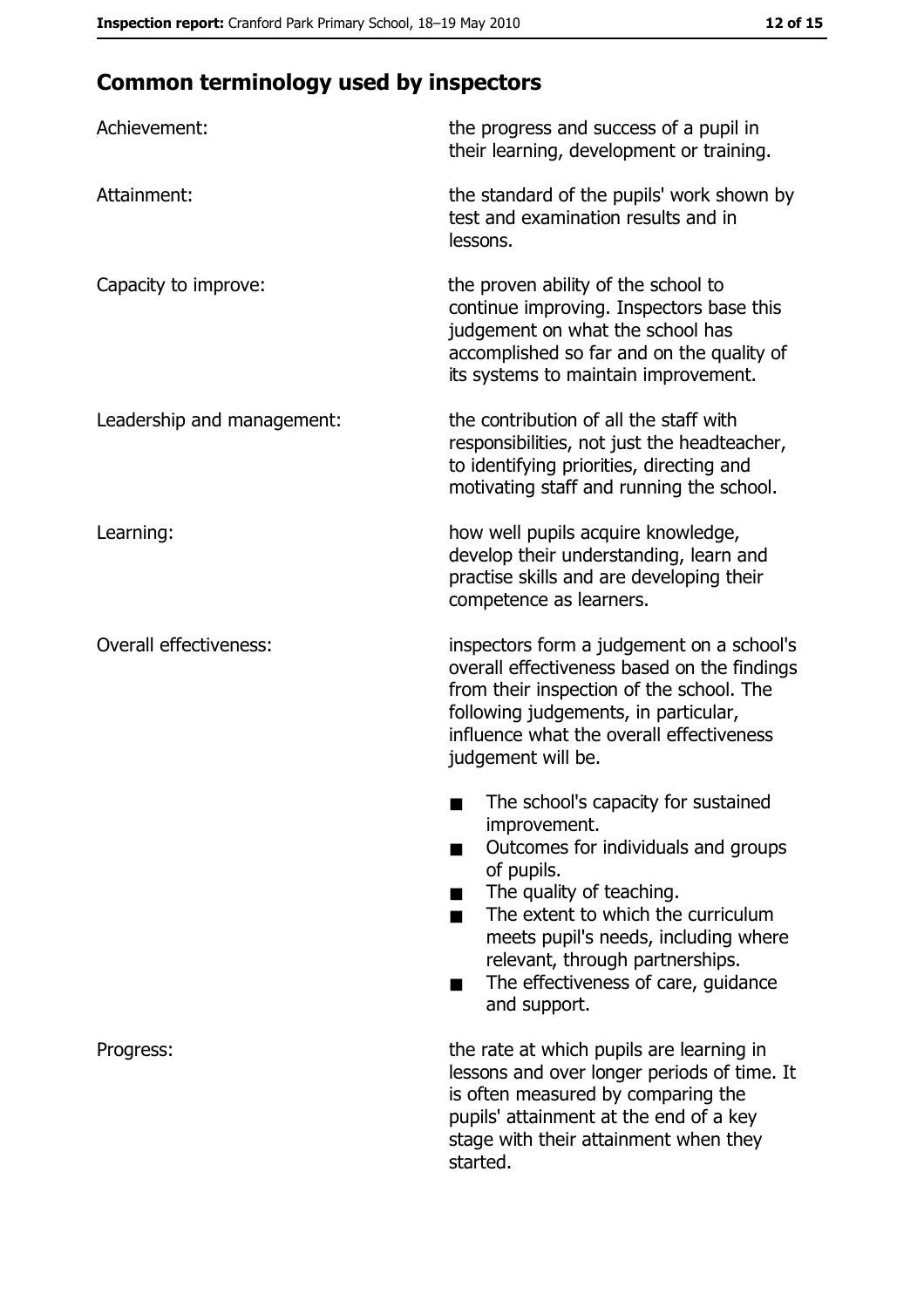This letter is provided for the school, parents and carers to share with their children. It describes Ofsted's main findings from the inspection of their school.



20 May 2010

Dear Pupils

Inspection of Cranford Park Primary, Hayes UB3 4LQ

Thank you very much for making us so welcome when we visited your school. We enjoyed our visit and talking to you. A special □thank you' to the Bollywood Dancers and the Year 5 pupils who presented the assembly. You are fantastic ambassadors for your school and in demonstrating how well you work together.

Your school provides you with an excellent education, so it's not surprising that you are proud of your school. We found that you have an outstanding understanding of healthy living and of keeping safe. Your spiritual, moral, social and cultural development is excellent and your behaviour is an example to others. It was really nice to see that you all get on so well together and respect each other's background, values, customs and beliefs. You make good progress as you go through the school and achieve well. By the end of Year 6, your attainment in English and mathematics is better than that found in most schools. Well done!! $\square$ 

All this does not happen by accident. Your school is very well led by your headteacher and senior staff. They want you to have the best. The curriculum and the level of care the school provides are outstanding. This, coupled with good teaching, has helped you make good progress. Inspectors believe you can do even better. We know that the school is planning to have an extra Reception class in September and there will be some building work undertaken. We have suggested that the school takes the opportunity to look carefully to see what can be done to improve the outdoor area for children in the Reception classes. We have also suggested that teachers offer each other clearer advice as to how they can improve their teaching to help you learn.

We were pleased when you told us that you like school. From the registers we see that most of you attend regularly but were very sorry to see that some of you do not attend as often as you should. This is because too many of you take long holidays in term time. Please remember, to make your school better you must also play your part by always attending. Good luck for the future and remember to keep working hard. Be proud of your school. After all it is outstanding!

Yours sincerely

David Wynford-Jones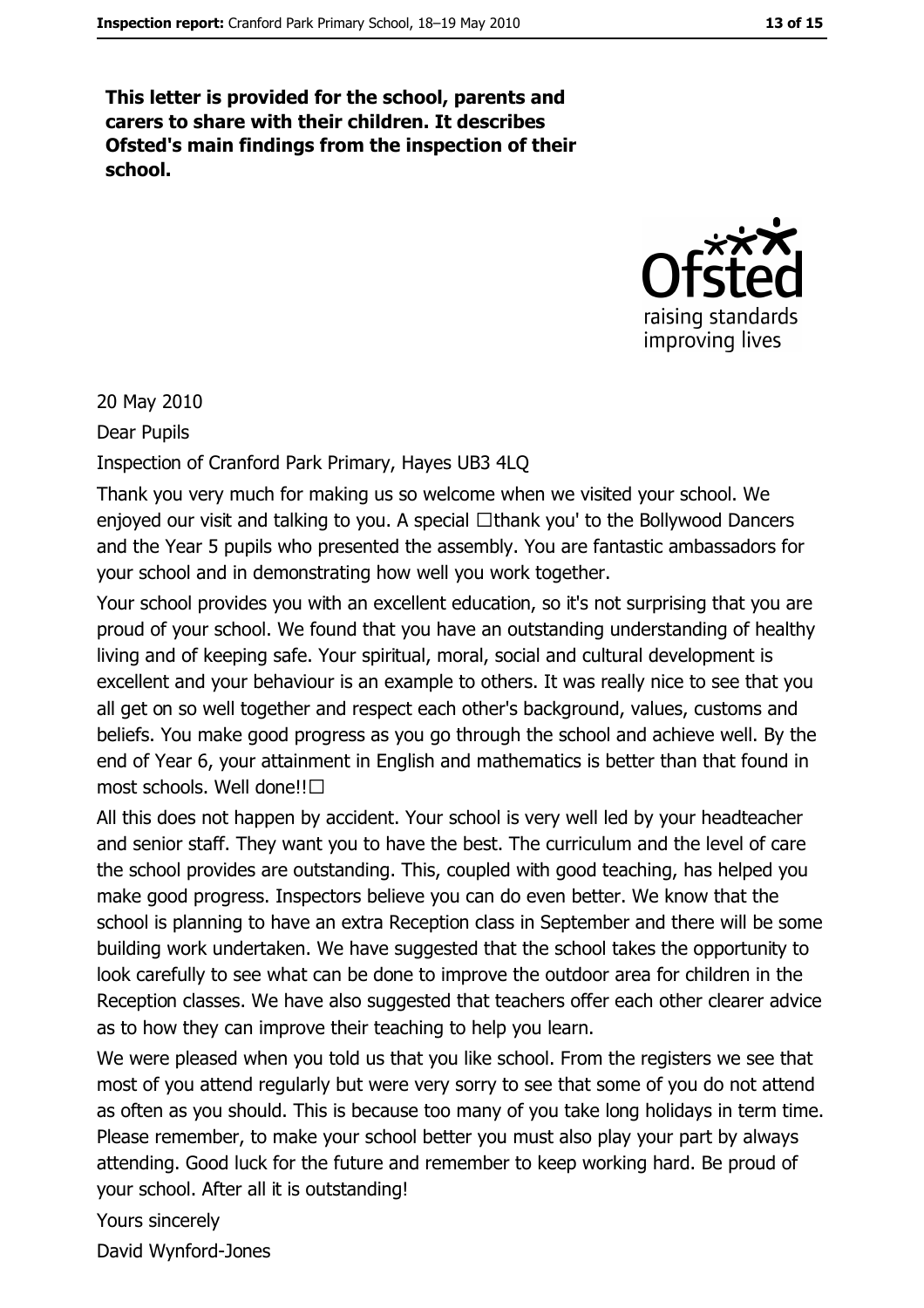Lead inspector